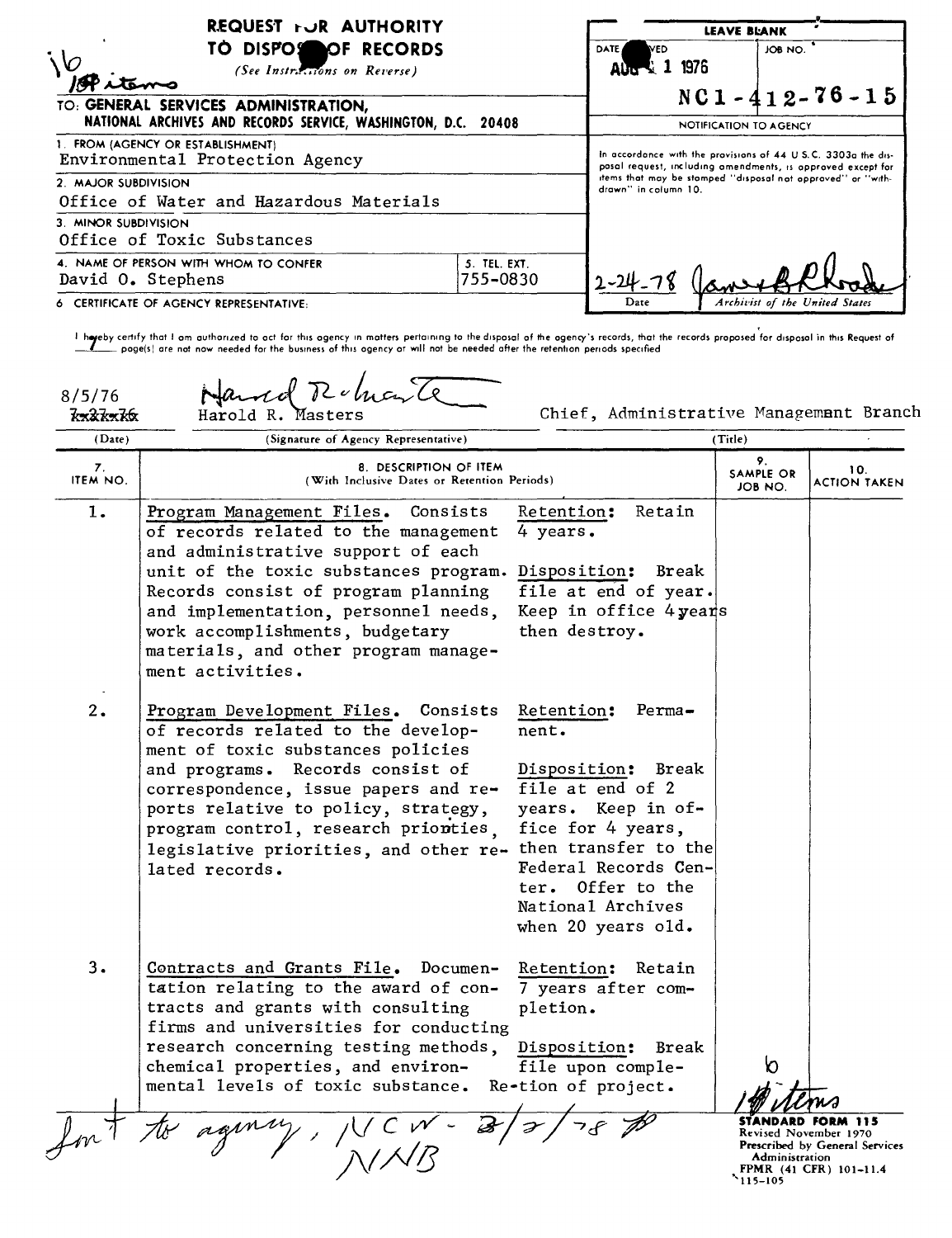cords consist of proposals and scope of work, signed Keep in office for agreement, quarterly or monthly progress reports, 2 years, then trans-<br>vouchers and other financial documents, and other re- fer to the Federal vouchers and other financial documents, and other related records. The context of the context of the context of the Records Center. Keep

 $\blacksquare$ 

4. Final Rep0rts Resulting from Contractor or Grantee Retention: Studies and Services. Includes printed final copies or reports submitted by contractors and grantees. a. Record or Master

in FRC for 5 years, then destroy.

Copy. Permanent: 20 years

b. Information Copies.  $Reta$ in 1 year.

Disposition:

a. Record or Master Copy. Keep in office for 1 year, then transfer to the Federal Records Center. Keep in FRC  $\frac{1}{20}$  years, then  $\frac{f}{f}$ to the National Archives. o **£sTitt>** *'f.*

b. Information Copies. Destroy or transfer to the National Technical Information Service after 1 year or sooner if not needed for reference.

years, then destroy when 15 years old.

6. Laboratory Test Methods File. A collection of source Retention: Retain 15 materials on various analytical methods used in test- years. ing chemical substances for toxicity. Records used in determining the most appropriate and scientifically Disposition: Review in

- 5. Toxic Substances Reference: Files. A collection of Retention: Retain 15 source materials on various chemical substances years. having toxic properties. Information used for general reference and as basis for program-decisions in Disposition: Review in development of regulations, testing methods, research office every 5 years, priorities, etc. Records consist of journal articles keeping records of contin-0r technical reports showing physical/chemical data, uing value and destroying application and use of the chemicals, health impacts, other materials. Transecological impacts, methods of sampling and analysis, fer to the Federal Recontrol techniques, and other information. The cords Center, hold 10
- 

 $\mathbf{r}$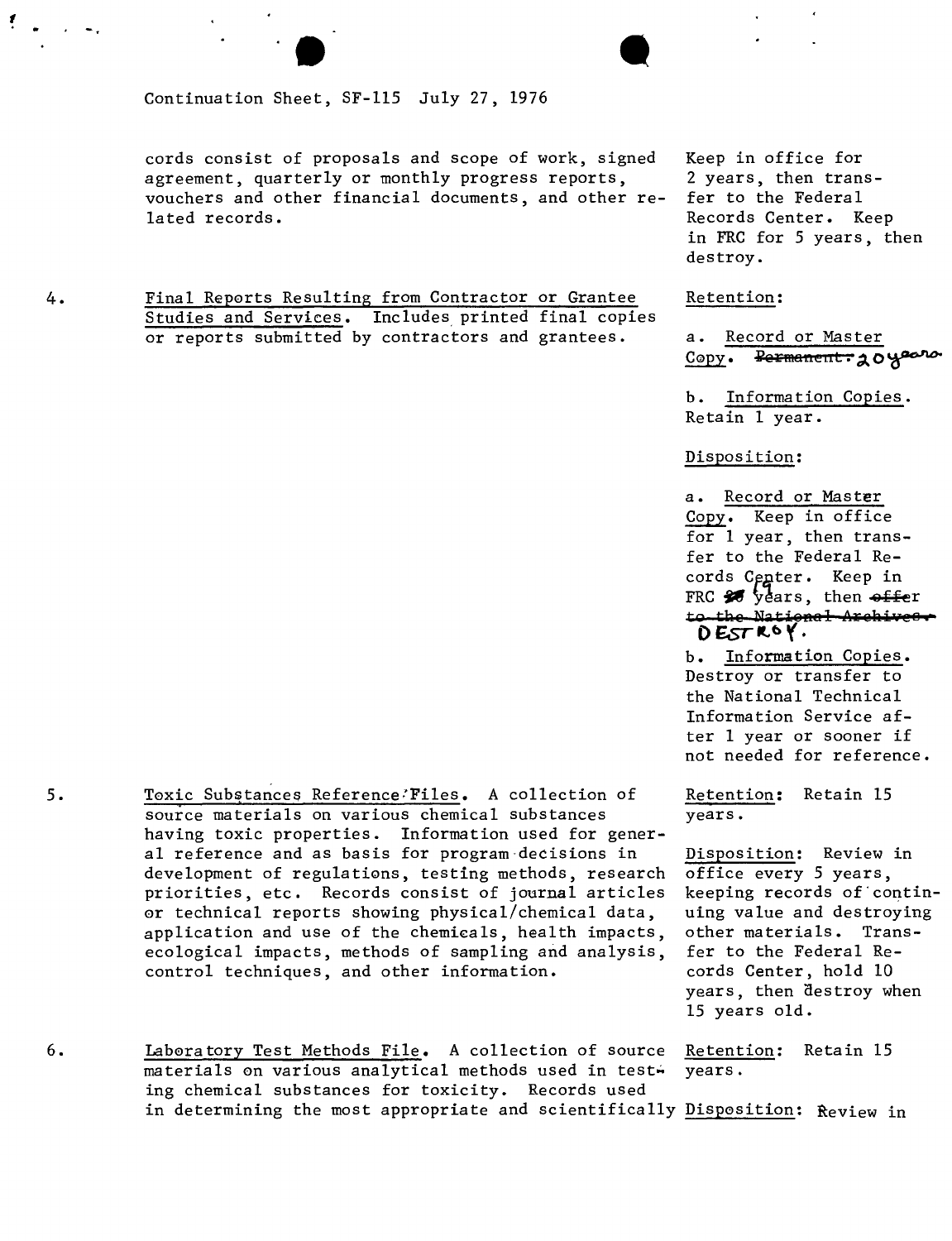## e a continuation Sheet Continuation Sheet, SF-lIS July 27, 1976

reliable method of pre-market testing of toxic substances. Records consist of journal articles, technical reports, studies of other agencies and research groups, etc.

office every 5 years, keeping records of continuing value and destroying other materials. Transfer to the Federal Records Center, hold 10 years, then destroy when 15 years old.

7. In-House Special Studies Files. Contains documents related to conducting in-house special studies on toxic substances. Studies cover topics such as environmental levels of toxic substances such as PCB, disease correlation studies, etc.

> a. Final Reports. Includes printed or manuscript copy, and evaluation and comments, if any.

b. Working Papers. Includes records used in gathering data for study, and administrative records such as trip reports and other expense records.

ronmental and toxic substances legislative proposals, used for review and comment. Included are Federal

the Safe Drinking Water Act, and other legislation. Records consist of proposed statutory language, strategy papers, proposed list of substances to be con-

Standards, Regulations, and Guidelines Files. Con-

tains Information relating to the development of rules and regulations providing for the control of toxic substances. Records consist of technical documents, economic documents steering committee and working group minutes, transcripts of hearings, draft

rules and notices, and other related records.

~o~ Retention: <del>Permanent</del>

Disposition: Break file upon completion of study. Keep in office for 2 years, then transfer to the Federal Records cen- $\kappa$ ter. Keep in FRC for 20 years, then **offer** to the **.1>lati <sup>00</sup> a]** A. HIM **iv <sup>e</sup> <sup>B</sup> p.a5rIt.<sup>O</sup> t**

Retention: Retain 5 years.

Disposition: Break file upon completion of study. Keep in office 1 year, then transfer to the Federal Records Center. Keep in FRC for 4 years, then destroy.

Retention: Retain 6 years.

Water Pollution Control Act, (sections 307a, 311, 403) <u>Disposition</u>: Break file every congressional session. Keep in office for 6 years, then destroy.

> Retention: Permanent.

Disposition: Break file upon publication as final rule. Keep in office for 5 years, or until revised; whichever comes first,

8. Legislation File. Includes records related to envi-

trolled, comments and other related papers.

9.

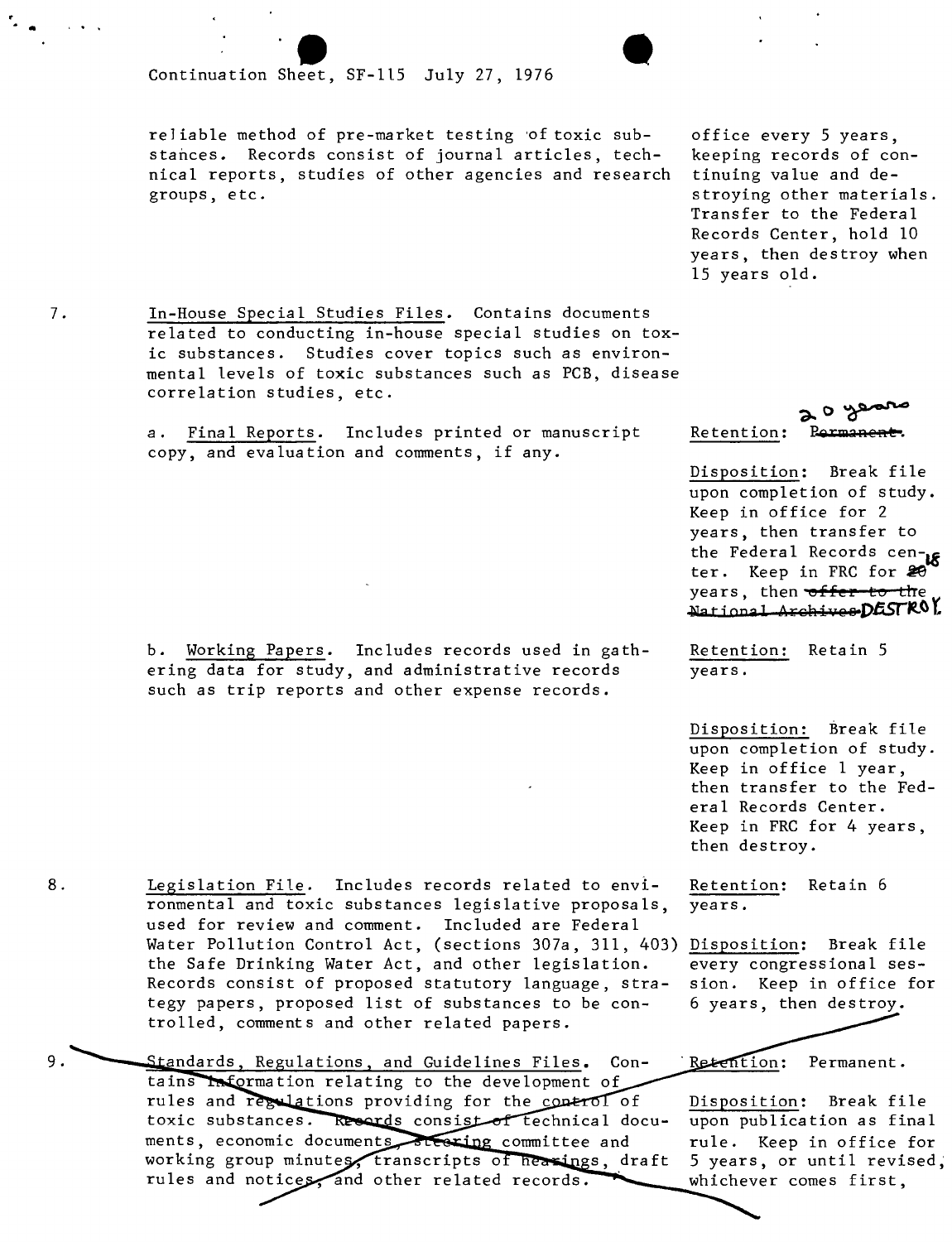|    |                                                                                                                                                                                                                                                                 | MANUAL                                                                                                                                                                                                                                                              |  |
|----|-----------------------------------------------------------------------------------------------------------------------------------------------------------------------------------------------------------------------------------------------------------------|---------------------------------------------------------------------------------------------------------------------------------------------------------------------------------------------------------------------------------------------------------------------|--|
|    |                                                                                                                                                                                                                                                                 |                                                                                                                                                                                                                                                                     |  |
|    |                                                                                                                                                                                                                                                                 |                                                                                                                                                                                                                                                                     |  |
|    |                                                                                                                                                                                                                                                                 |                                                                                                                                                                                                                                                                     |  |
|    |                                                                                                                                                                                                                                                                 |                                                                                                                                                                                                                                                                     |  |
|    |                                                                                                                                                                                                                                                                 |                                                                                                                                                                                                                                                                     |  |
| 9. | Standards, Regulations, and Guidelines<br><b>Files.</b><br>Includes documents relating to<br>the development of rules and regulations<br>providing for the control of toxic sub-<br>stances.                                                                    |                                                                                                                                                                                                                                                                     |  |
|    | Essential Documents.<br>Includes<br>а.<br>publications of proposed and final rules,<br>preamble, support documents, and hearingDisposition: Break file<br>transcriptsand unpublished<br>technical and economic<br>background documents.                         | Retention:<br>Permanent.<br>upon publication as final<br>rule. Keep in office for<br>5 years, or until revised<br>whichever comes first, then<br>transfer to the Federal<br>Records Center. Keep in<br>FRC for 15 years, then<br>offer to the National<br>Archives. |  |
|    | Other Documents.<br>Includes work<br>b.<br>group agendas, minutes, and meeting<br>notes, technical assistance contracts,<br>technical reports, internal papers and<br>memoranda, agency and published commentsupon publication as final<br>and similar records. | Retention: Retain 10<br>years.<br>Disposition:<br>Break file<br>rule. Keep in office for<br>5 years or until revised<br>whichever comes first,<br>then transfer to the<br>Federal Records Center.<br>Keep in FRC for 7 years,<br>then destroy.                      |  |

 $\frac{1}{2} \left( \frac{1}{2} \right)^{\frac{1}{2}} \frac{1}{2} \left( \frac{1}{2} \right)^{\frac{1}{2}}$